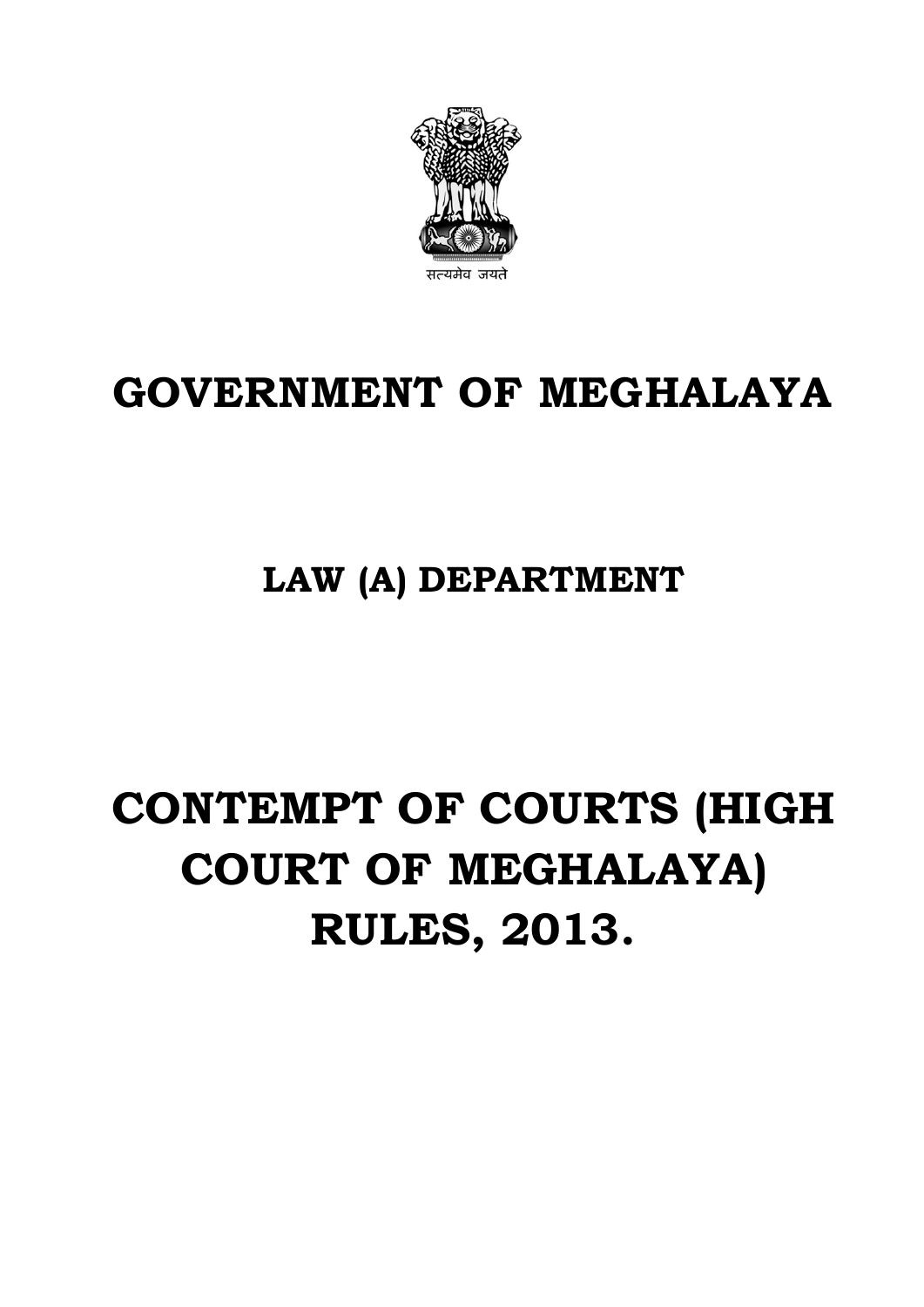#### **CONTEMPT OF COURTS (HIGH COURT OF M EGHALAYA) RULES, 2013**

**No. HCM .II/430/2013/5237. dated 19th November, 2013.**- In exercise of the powers conferred under Arts.215 and 225 of the Constitution of India, Section 23 of the Contempt of Courts Act, 1971 and all other powers hereunto enabling, the High Court makes the following rules :

#### **PART I**

**1. Short Title –** These rules may be called the Contempt of Courts (High Court of Meghalaya) Rules, 2013.

(a) These rules shall extend to the State of Meghalaya.

(b) These rules shall come into force from the date of publication thereof in the official Gazette.

**2.** Definitions – In these rules unless there is anything repugnant in the subject or the context –

(a) "Act" means the Contempt of Courts Act, 1971 (Act No.70 of 1971);

(b) "Section" means a section of the Act;

(c) "High Court" means the High Court of Meghalaya;

(d) "Judge" means a Judge or an Additional Judge or a Judge appointed thereto under Art.224-A of the Constitution of India, of High Court of Meghalaya.

(e) "Registrar General" includes the Registrar, Joint Registrar and such Deputy Registrar or Assistant Registrar as may from time to time be specified by the Chief Justice;

(f) All other words and expressions used in these rules, but not defined herein, shall have the meaning respectively assigned to them in the Act.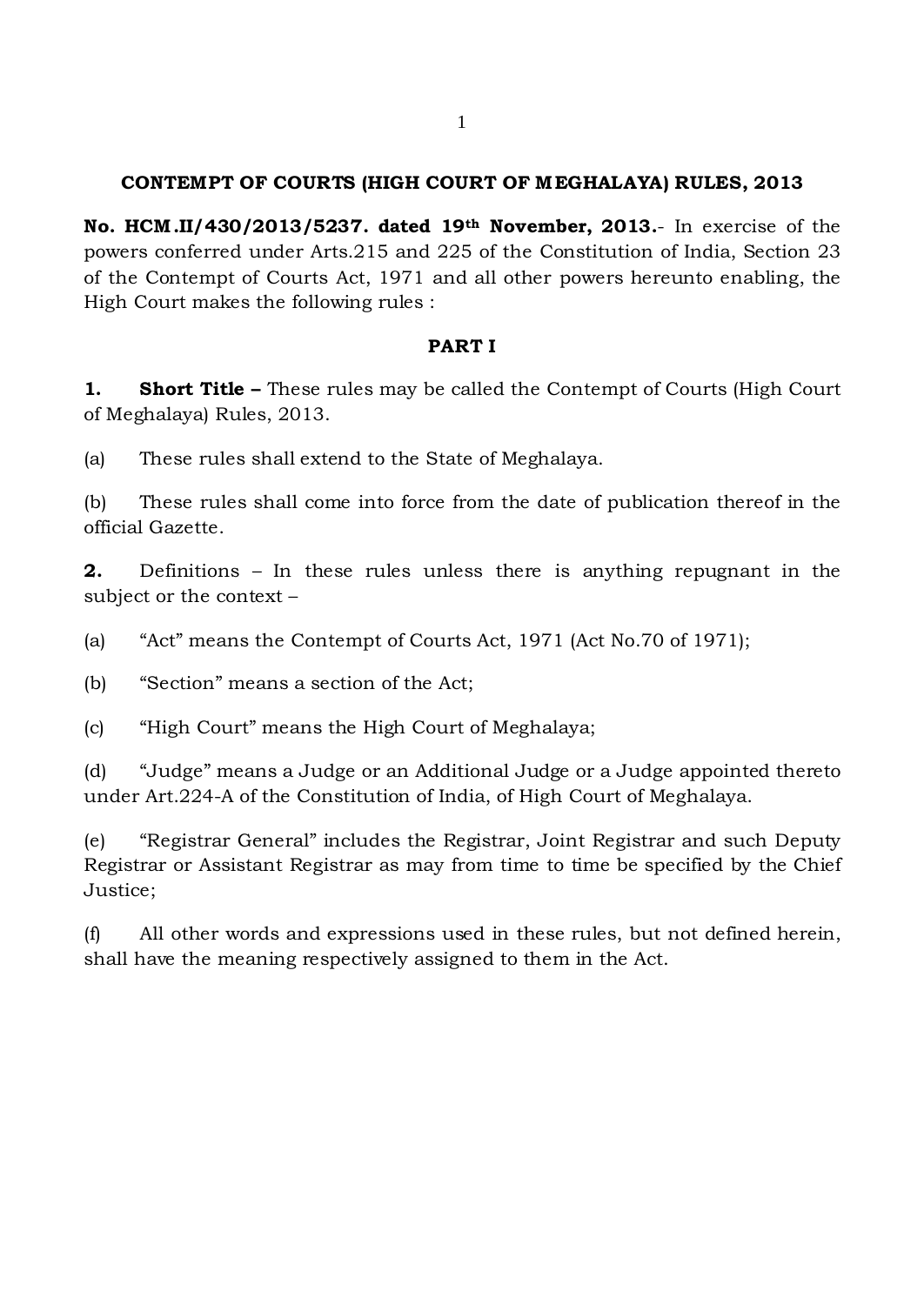#### **PART II**

#### **COGNIZANCE AND PROCEDURE**

#### **A-GENERAL**

**3.** (1) Every petition, reference or motion for taking proceedings under the Act shall be registered as civil original petition (contempt) in respect of civil contempt and criminal original petition (contempt) in respect of criminal contempt.

(2) In proceedings initiated by petition, the initiator shall be described as the petitioner and opposite party as the respondent, and in other cases the description of the persons proceeded against shall be as follows :

"In re A son of………..occupation………………resident of………."

**4.** (a) Every petition under R.3 shall contain –

(i) the name, description and place of residence of the petitioner or petitioners and of the person or persons charged;

(ii) nature of the contempt alleged, and such material facts including the date or dates of the commission of the alleged contempt, as may be necessary for the proper determination of the case;

(iii) if a petition has previously been made by him on the same facts, the petitioner shall give the details of the petition previously made and shall also indicate the result thereof.

(b) The petition shall be supported by an affidavit.

(c) Where the petitioner relies upon a document or documents in his possession or power, he shall file such document or documents or true copies thereof with the petition.

(d) No Court fee shall be payable on the petition or on any documents filed in the proceedings.

**5.** (1) Every reference relating to contempt of court subordinate to the High Court shall be scrutinized by the Registrar General who shall place the same before the Chief Justice or any other Judge nominated by him in this behalf for obtaining orders after noting thereon the nature of the contempt.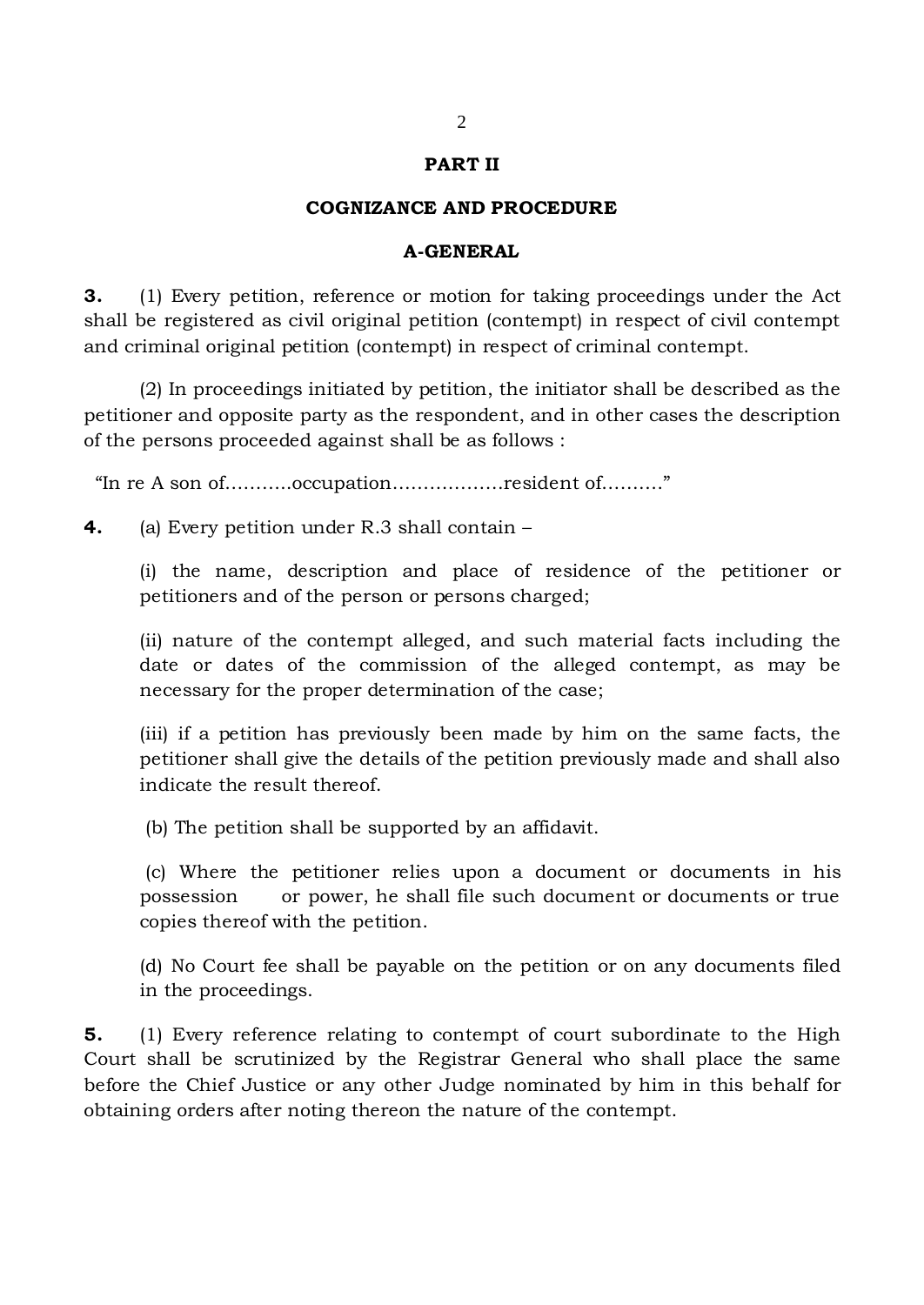(2) When any publication, application, letter of intimation is received by post or otherwise called for any action being taken under the Act by the High Court on its own motion, the matter shall be dealt with in the manner prescribed in subrule (1). In the case of criminal contempt of a subordinate court, the Chief Justice or the Judge, as the case may be, may direct that the papers be sent to the Advocate General of the State.

**6.** (1) Every petition, motion or reference in relation to criminal contempt shall, unless the Chief Justice directs it to be heard by a larger bench, be laid for motion hearing before a Division Bench.

 (2) Every petition, motion or reference in relation to civil contempt shall, unless directed otherwise by the Chief Justice, be laid before a single Bench.

 (3) Every notice issued by the High Court shall be in the form appended to these rules and shall be accompanied by a copy of the motion, petition or reference as the case may be, together with the copies of the affidavits, if any.

 (4) The notice shall bear the date, the seal of the High Court and shall be issued under the signature of the Registrar General.

 (5) Notice of every proceeding under the Act shall be served personally on the person charged, unless the High Court for reasons to be recorded, directs otherwise.

 (6) The High Court may, if satisfied that the person charged is absconding or likely to abscond or is keeping or likely to keep out of the way to avoid service of the notice, order the issue of warrant of his arrest which, in the case of criminal contempt, may be in lieu of or in addition to the attachment of his property under sub-sections (3) and (4) of Section 17 of the Act. Such warrant may be endorsed in the manner laid down in Section 71 of the Code of Criminal Procedure, 1973, in terms of the order of the High Court.

 (7) Whenever the High Court issues a notice, it may, if it sees reason so to do, dispense with the personal attendance of the person charged with the contempt and permit him to appear by his pleader, and may, in its discretion, at any stage of the proceedings, direct the personal attendance of such person, and, if necessary, enforce such attendance in the manner hereinbefore provided.

**7.** (1) When any person charged with contempt appears or is brought before the High Court and is prepared, while in custody or at any stage of the proceedings to give bail, such person shall be released on bail, if a bond for such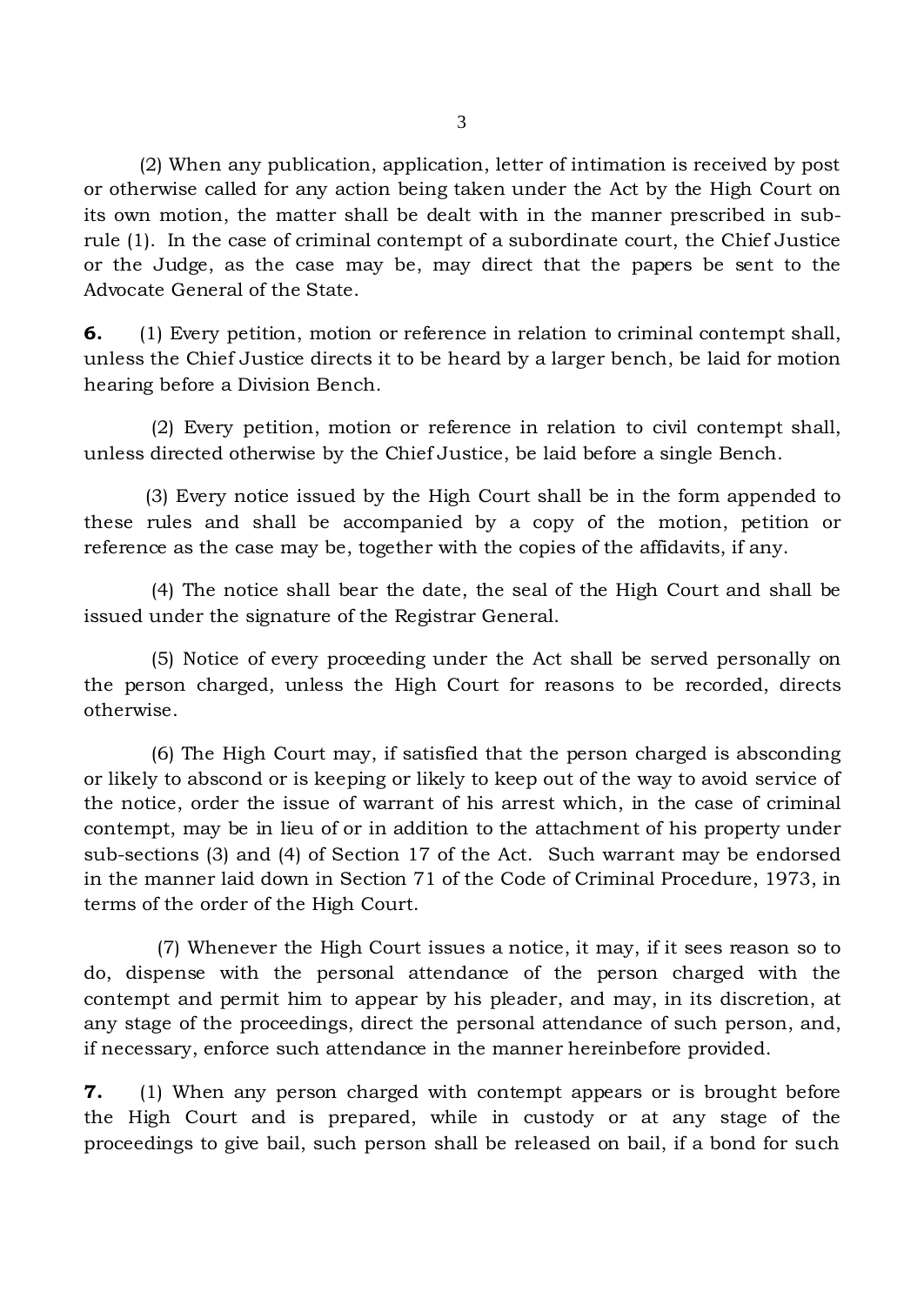sum of money as the High Court thinks sufficient is executed with or without sureties on condition that the person charged shall attend at the time and place mentioned in the bond and shall continue to so attend until otherwise directed by the High Court.

Provided further that the High Court may, if it thinks fit, instead of taking bail from such person discharge him on his executing a bond without sureties for his attendance as aforesaid, or without executing such bond.

 (2) Notwithstanding anything contained in sub-rule(1) where a person fails to comply with the conditions of the bail bond as regards the time and place of attendance, the High Court may refuse to release him on bail, when on a subsequent occasion in the same case he appears before the High Court or is brought in custody and any such refusal shall be without prejudice to the powers of the High Court to call upon any person bound by such bond to pay the penalty thereof.

 (3) The provisions of Sections 422 and 450 of the Code of Criminal Procedure, 1973, shall, so far as may be, apply to all bonds executed under the rule.

#### **B- CRIM INAL CONTEMPTS**

**8**. (1) Any person charged with criminal contempt referred to in Section 14, may file an affidavit in support of his defence on the date fixed for his appearance or any other date fixed by the High Court in that behalf.

(2) If such person pleads guilty to the charge, his plea shall be recorded and the High Court may, in its discretion, either convict him thereon or accept bail for his appearance at such time, as may be appointed, to receive its judgment.

(3) If such person refuses to plead or does not plead, or claims to be tried or the High Court does not convict him on his plea of guilty, it may determine the matter of the charge either on the affidavits filed or after taking such further evidence as may be necessary.

#### **C- CIVIL CONTEMPTS**

**9**. In the case of a civil contempt other than a contempt referred to in Section 14, the High Court may take action-

(a) on its own motion; or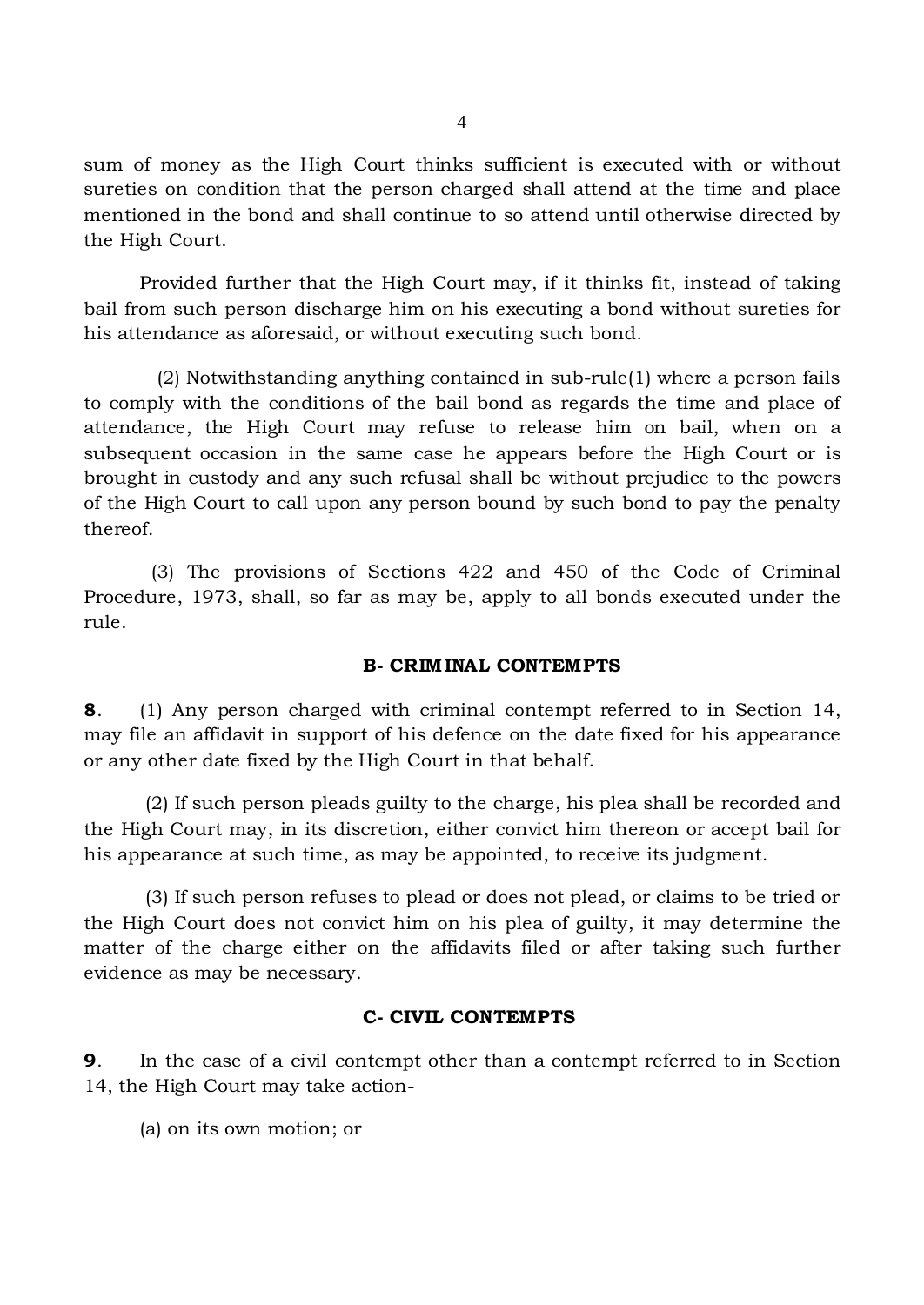(b) on a Petition presented by the party aggrieved; or

(c) in the case of any civil contempt of a subordinate court on a reference made to it by that court.

**10**. (1) In a case of civil contempt, other than a contempt referred to in Section 14, the person charged may file his affidavit by way of reply to the charge and shall serve a copy thereof on the Petitioner or his counsel at least seven days before the date of hearing.

(2) No further return, affidavit or document shall be filed except with the leave of the High Court.

**11**. In the case of a civil contempt, the High Court may determine the matter of charge either on affidavits filed or on such further evidence as may be taken by itself or recorded by a subordinate court in pursuance of a direction made by it, and pass such order as the justice of the case requires, having regard to the provisions of sections 12 and 13 of the Act.

#### **PART III APPEALS**

**12**. (1) Every appeal filed under the Contempt of Courts Act, 1971 shall be numbered as Contempt Appeal.

 (2) Every such appeal shall be posted before a Division Bench for orders as to whether notice shall issue to the respondent.

(3) The procedure for regulation of such appeals shall be the same as for appeals under Cl.15 of the Letters Patent.

#### **PART IV MISCELLANEOUS**

**13**. Every person against whom proceedings are initiated under the Act may of right be defended by an advocate of his choice competent to appear before the High Court.

**14.** A Paper Book consisting of the documents specified in R.4 shall be filed by the petitioner or the Advocate-General as the case may be, in triplicate in a case of criminal contempt and in duplicate in a case of civil contempt. Thereafter, as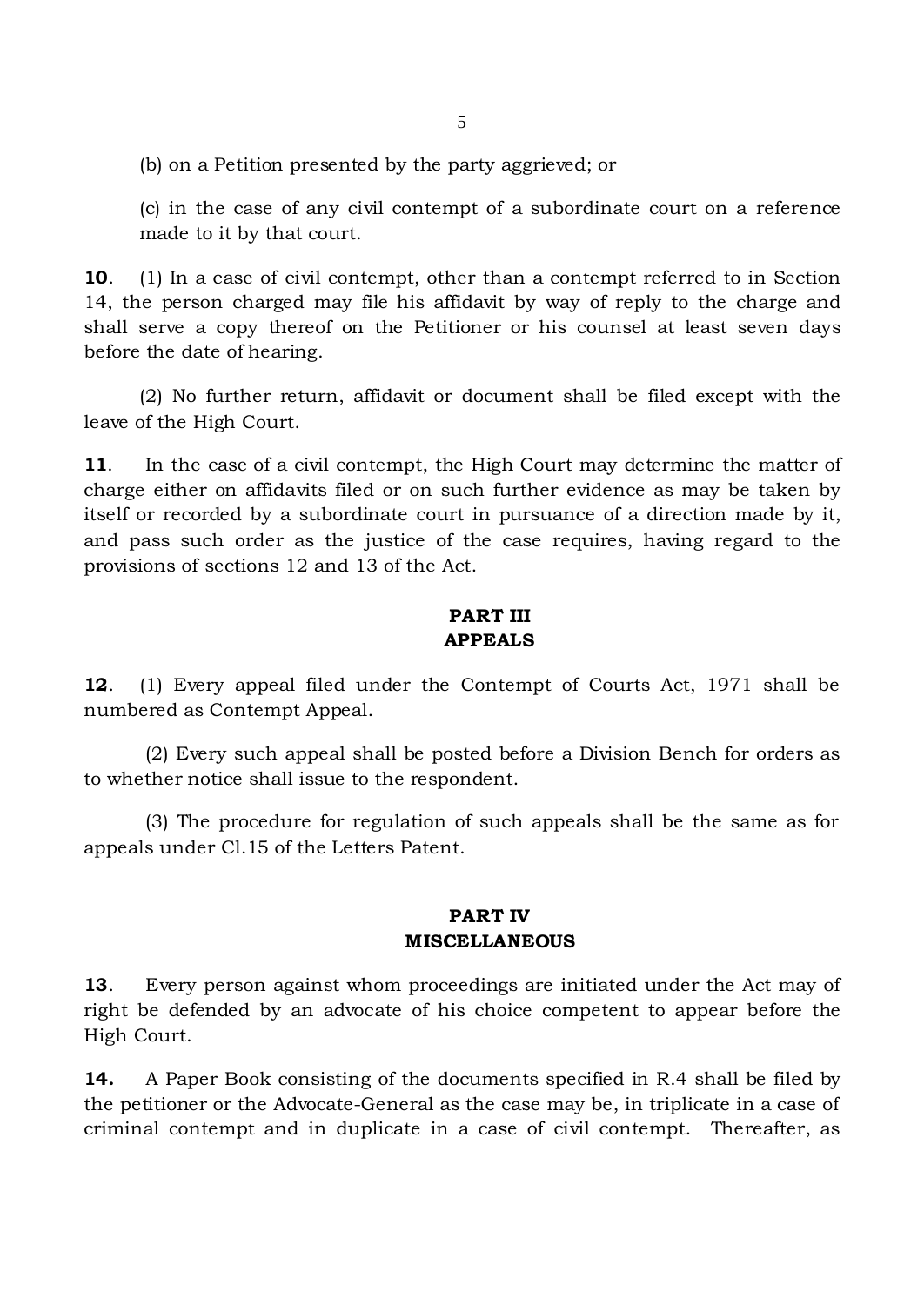many copies of the Paper Book as there are respondents to whom notice is issued shall also be furnished along with the process fee prescribed in R.16.

**15**. (1) In a case where any proceedings are taken on a reference by a subordinate court or by the High Court on its own motion, the Registrar shall prepare the paper-book in triplicate in a case of criminal contempt and in duplicate in a case of civil contempt. Such Paper Book shall consist of the following documents:

(i) Reference or motion,

(ii) The objectionable material, if any, alleged to constitute contempt,

(iii) Any other document which the Registrar General may deem fit to include or which the High Court may require.

(2) All relevant material brought on the record from time to time shall be included in each paper-book.

(3) In any such case, the Court may, at any stage, appoint an advocate for the conduct of the proceedings.

**16**. The rules contained in High Court Rules shall, in so far as they may be applicable, govern the processes issued under these rules.

**17**. The rule relating to the grant of copies and translation of records contained in the High Court Rules shall, in so far as they may be applicable, govern proceedings under the Act.

**18**. When any person is summoned by the High Court to appear as a witness in any proceedings under the Act, the expenses of such witness, as determined according to the rules for the time being in force, shall be paid by the Registrar General out of the Contingency Fund; provided that the court may direct any party to such proceedings to expenses.

**19**. The High Court may direct any party to a proceeding under the Act to pay the costs thereof as determined by it to any other party thereto.

**20**. It shall be the duty of the Registrar General to carry out, enforce and execute the orders passed by the High Court in any proceeding under the Act, and in particular, orders imposing fines or awarding costs.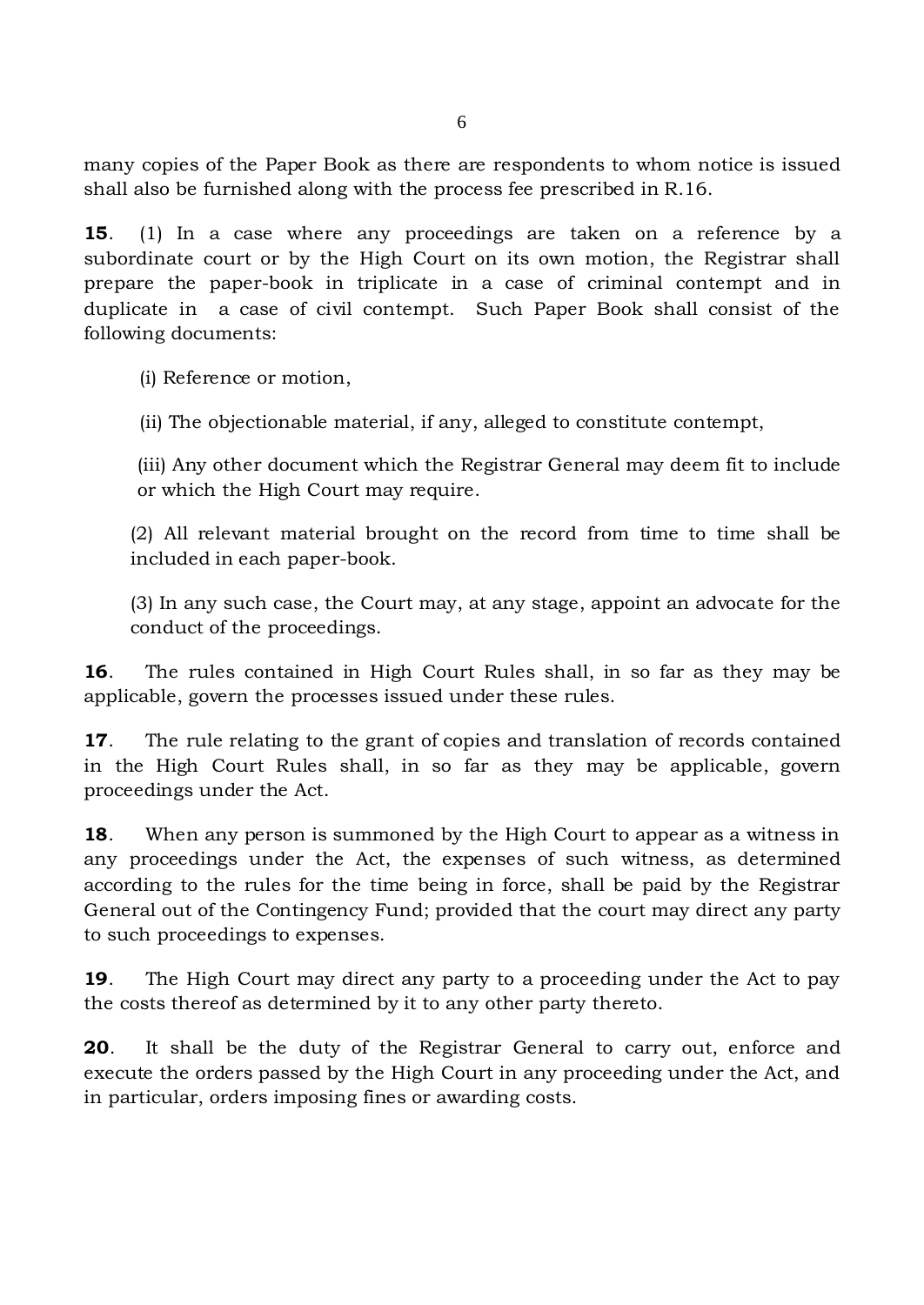### **ANNEXURE** *Form of Notice* **[See Rule 6(3)]**

#### **Notice**

#### **CRIM INAL/CIVIL ORIGINAL SIDE CRIM INAL/CIVIL1 ORIGINAL (CONTEMPT) Petition No….. of 20…..**

#### **Proceedings under Contempt of Courts Act, 1971 (Act No.70 of 1971)**

Whereas from the material laid before this Court, it has been made to appear that you are guilty of contempt of court, punishable under Section 12 of the Contempt of Courts Act, 1971, the proceeding in the matter will be laid before the Court for the determination of the charge on the ………20…..(Actual).

You are hereby directed to attend this Court at 10.00 a.m. on the …..20…… in person/in person or through counsel<sup>2</sup> to answer the charge and to file an affidavit/an affidavit at least 7 days before the said date in support of your defences if any.

Given under my hand and the seal of the Court, this ………………day of…….20…….

 Registrar General SEAL SEAL High Court of Meghalaya

*Note 1. This shall be so stated only if an express order in this behalf has been passed by the High Court. In the absence of such an order this alternative shall be deleted.*

*Note 2. This alternative is to be mentioned only in cases of civil contempt.*

 $\overline{\phantom{a}}$  , where  $\overline{\phantom{a}}$ \_\_\_\_\_\_\_\_\_\_\_\_\_\_\_\_\_\_\_\_\_\_\_\_\_\_\_\_\_\_\_\_\_\_\_\_\_\_\_\_\_\_\_\_\_\_\_\_\_\_\_\_\_\_\_\_\_\_\_\_\_\_\_\_\_\_\_\_\_\_\_\_\_\_\_\_\_

#### **REGISTRAR GENERAL**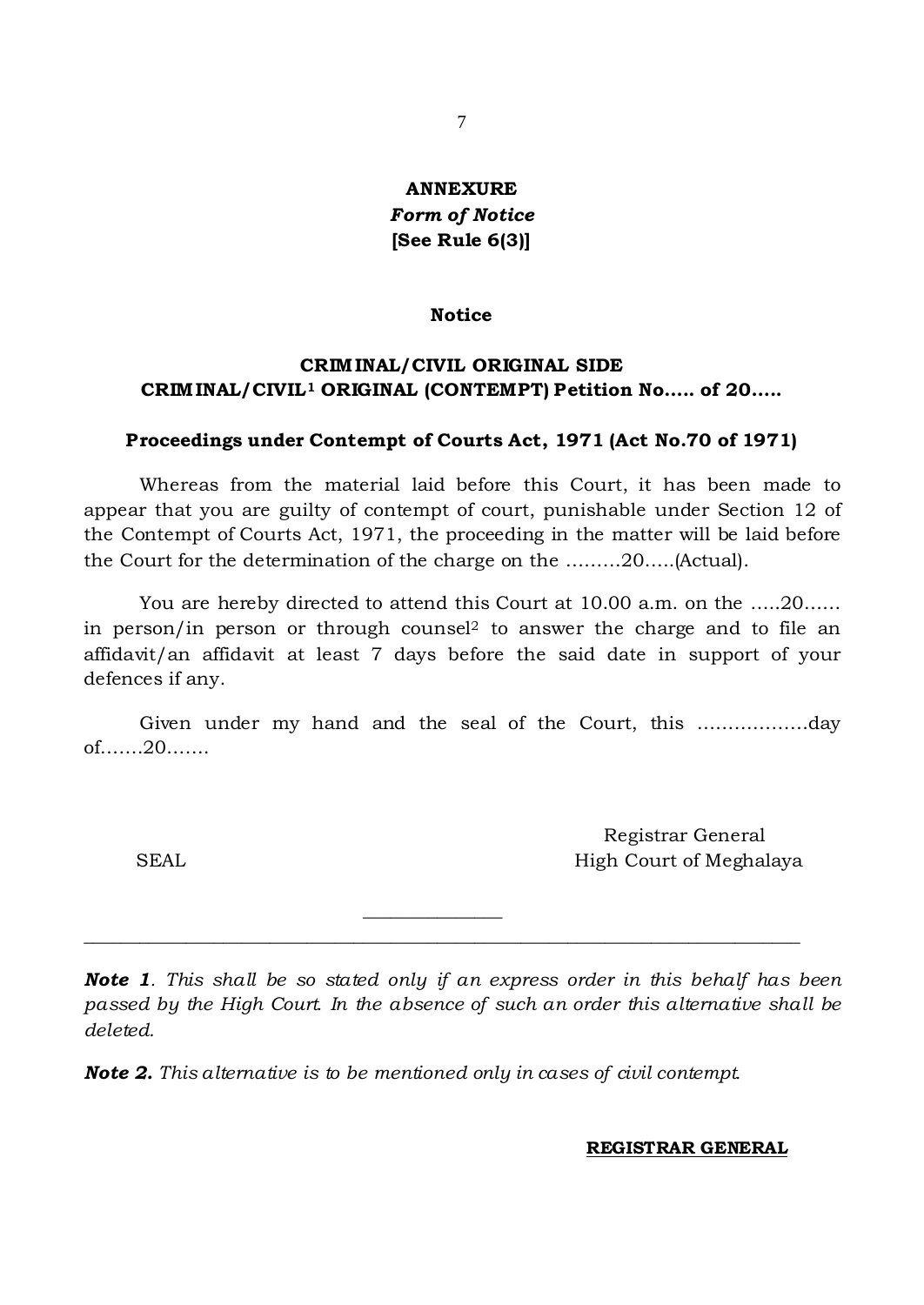#### **Shillong, the 5th November, 2013.**

**No.HCM .II/430/2013/2310.-** In exercise of powers conferred by Article 225 of the Constitution of India and all other powers enabling it and in accordance with the order dated 18.1.2010 of the Supreme Court in Civil Appeal No.1134- 1135/2002 titled "State of Uttaranchal –vs- Shri Balwant Singh Chufal", the High Court of Meghalaya hereby makes the following Rules, with respect to practice and procedure for the exercise of Jurisdiction under Article 226 of the Constitution of India pertaining to Public Interest Litigation.

#### **Part – 1 Preliminary**

1. Short Title: These Rules may be called the High Court of Meghalaya (Public Interest Litigation) Rules, 2013.

2. Commencement : These Rules shall come into force from the date of its publication in the Official Gazette.

3. Definition : In these rules, unless the context otherwise requires:

(a) "High Court" means the High Court of Meghalaya,

(b) "Letter Petition" means an informal written communication, addressed to the High Court or Hon'ble the Chief Justice or any Hon'ble Judge of the High Court.

(c) "Public Interest Litigation" means a writ petition under Article 226 of the Constitution of India, instituted *pro bona publico* for enforcement of public interest or general interest as distinguished from individual interest, in which the public or a class of a community have some interest by which their legal rights or liabilities are affected and also includes a legal action initiated by the Court for the purpose aforesaid or a Letter Petition which may be entertained as Public Interest Litigation under these Rules.

(d) "Public Interest Litigation Cell" means a cell created by the Chief Justice for processing Letter Petitions to be placed before the Public Interest Litigation Committee.

(e) "Public Interest Litigation Committee" means the Committee consisting of two sitting judges nominated by the Chief Justice.

(f) "State" means the State as defined under Article 12 of the Constitution of India.

(g) "Deputy Registrar" means an officer appointed by the Chief Justice to the post of Deputy Registrar under the High Court of Meghalaya (Recruitment, Conditions of Service of Officers and Staff) Rules, 2013.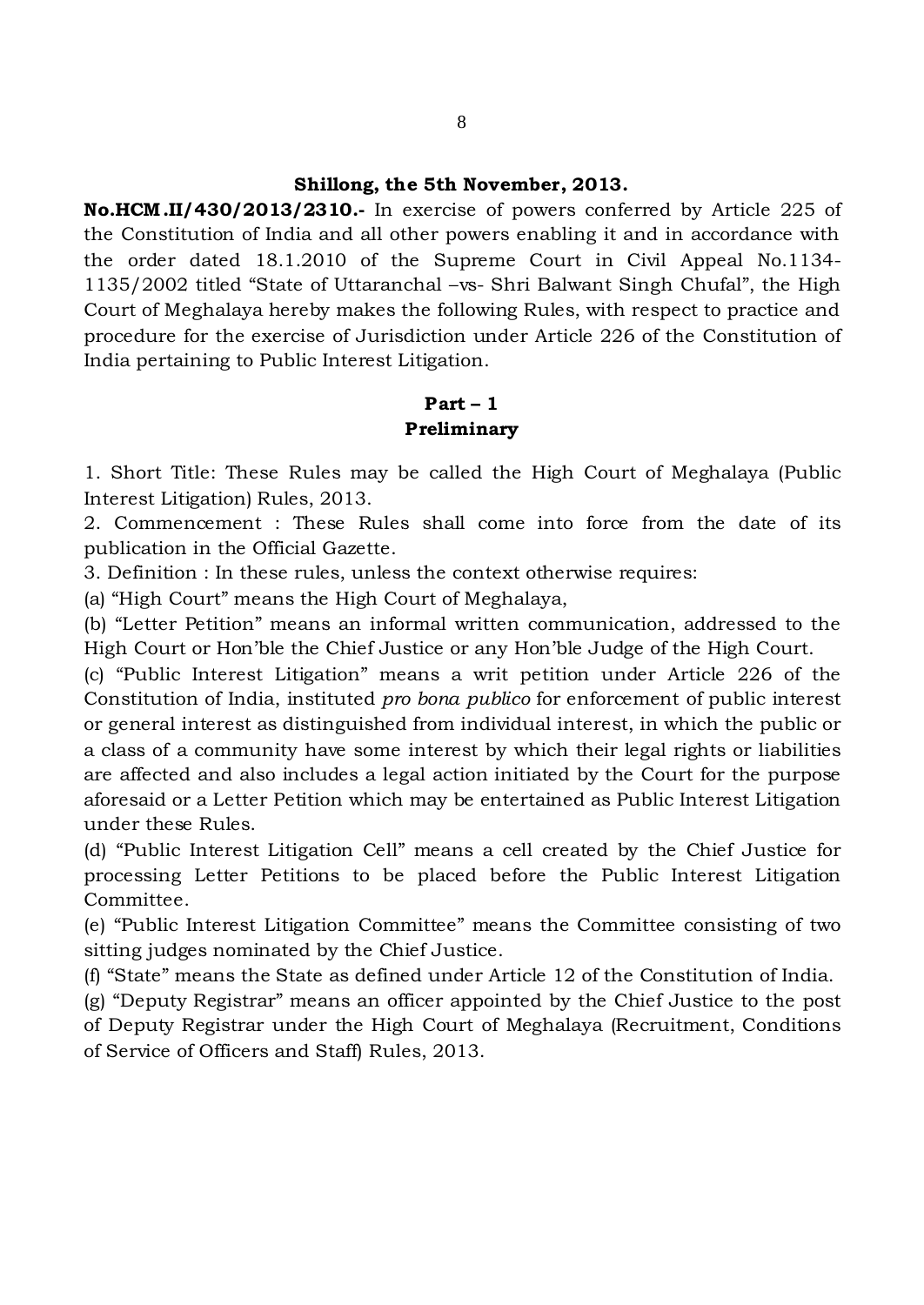#### **PART II**

#### **Letter Petition**

4. Public Interest Litigation Cell: The Chief Justice shall by an order constitute a Public Interest Litigation Cell for the High Court which will be headed by an officer not below the rank of Deputy Registrar.

5. Duty of the Public Interest Litigation Cell: Letter Petition shall be processed by the Public Interest Litigation Cell for being placed before the Public Interest Litigation Committee.

6. Public Interest Litigation Committee: The Chief Justice shall by an order constitute a Committee for the High Court, consisting of two Sitting Judges of the High Court as Members.

7. Public Interest Litigation Bench: Without prejudice to the powers of the Chief justice to mark any matter to any Bench for hearing, the Chief Justice shall constitute a Public Interest Litigation Bench which, subject to any directions to the contrary, shall hear all matters of Public Interest Litigation.

8. Guidelines for screening Letter Petitions: Letter Petitions raising or alluding to matters of public Interest shall be entertained as Letter Petitions and unless directed by the Public Interest Litigation Committee, Letter Petitions under the following categories shall not be entertained as Public Interest Litigation.

- (i) Landlord-tenant disputes,
- (ii) Service matters and those pertaining to pension and gratuity,
	- (iii) Personal disputes between individuals,
	- (iv) Disputes relating to contractual or statutory liabilities,
	- (v) Matrimonial disputes.

## 9. **Processing, screening and listing of Letter Petitions as Public Interest Litigations before the Public Interest Litigation Committee:**

(a) All Letter Petitions received in the Public Interest Litigations Cell, shall first be processed in the Public Interest Litigation Cell. However, neither any anonymous Letter Petition nor any such petition from which the identity of the Letter Petition cannot be established or ascertained shall be entertained.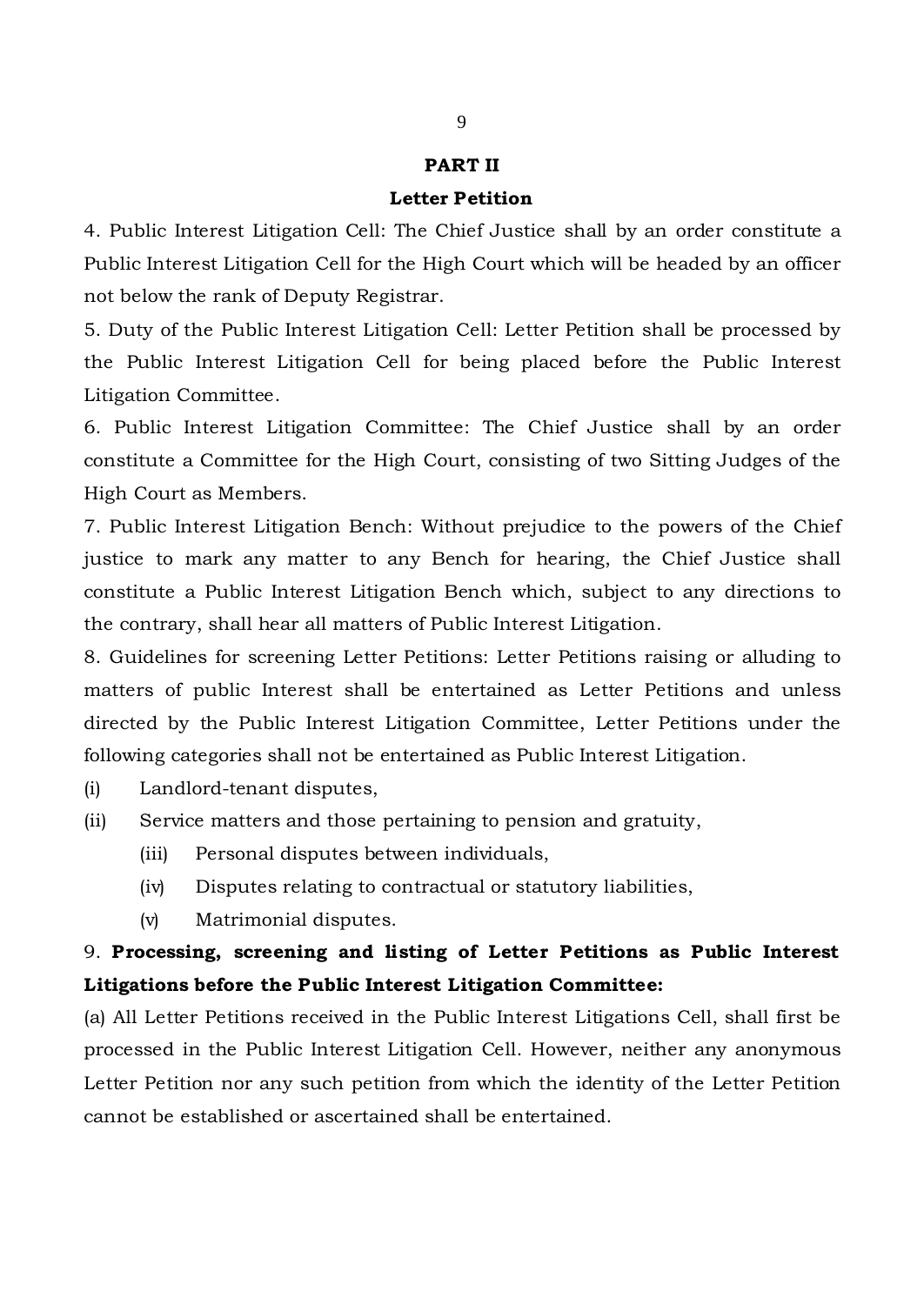(b) Public Interest Litigation Committee shall take such action, it may consider necessary, on the letter Petitions presented before it.

(c) Once a Letter Petition is approved by the Public Interest Litigation Committee to be entertained as a Public Interest Litigation Petition, the same shall be placed before the Public Interest Litigation Bench unless otherwise directed by the Chief Justice.

(d) The Public Interest Litigation Cell, then shall prepare a gist of the Letter Petition and the points of public concern, raised in the Letter Petition, the replies, if any, received from any department, addressed of the Government Departments / officials, who may be considered as the necessary or appropriate / proper parties for the decision of the petition and send it for listing.

#### **PART III**

#### **Filing of Public Interest Litigations**

#### 10. **Instruction for filing Public Interest Litigations:**

(i) A writ petition intended to be a Public Interest Litigation shall contain:

(a) An inscription immediately below the number of the writ petition in the title, namely "In The Matter of A Public Interest Litigation".

(b) A specific averment, in para 1 of the writ petition, to the effect that writ petitioner has no personal interest in the litigation and that the petition is not guided by self-gain or for gain of any other person / institution / body and that there is no motive other than of public interest in filing the writ petition.

(c) A specific averment, in para 2 of the writ petition, as to the source of knowledge of the facts alleged in the writ petition and the further inquiries / investigation made to determine the veracity of the same.

(d) A specific averment, in para 3 of the writ petition, specifying the class of persons for whose benefit the petition has been filed and as to how such persons are incapable of accessing the Court themselves.

(e) A specific averment, in para 4 of the writ petition, of the persons / bodies / institutions likely to be affected by the order(s), sought in the writ petition and which / who shall be impleaded as respondents and a further averment that to the knowledge of the petitioner, no other persons/bodies/institutions are likely to be affected by the orders sought in the writ petition.

(f) A specific averment, in para 5 of the writ petition, of the background of the petitioner with qualifications so far as it may be material to show the competence of the petitioner to espouse the cause. If the petitioner is an organization, the names and address of its office bearers and the nature of its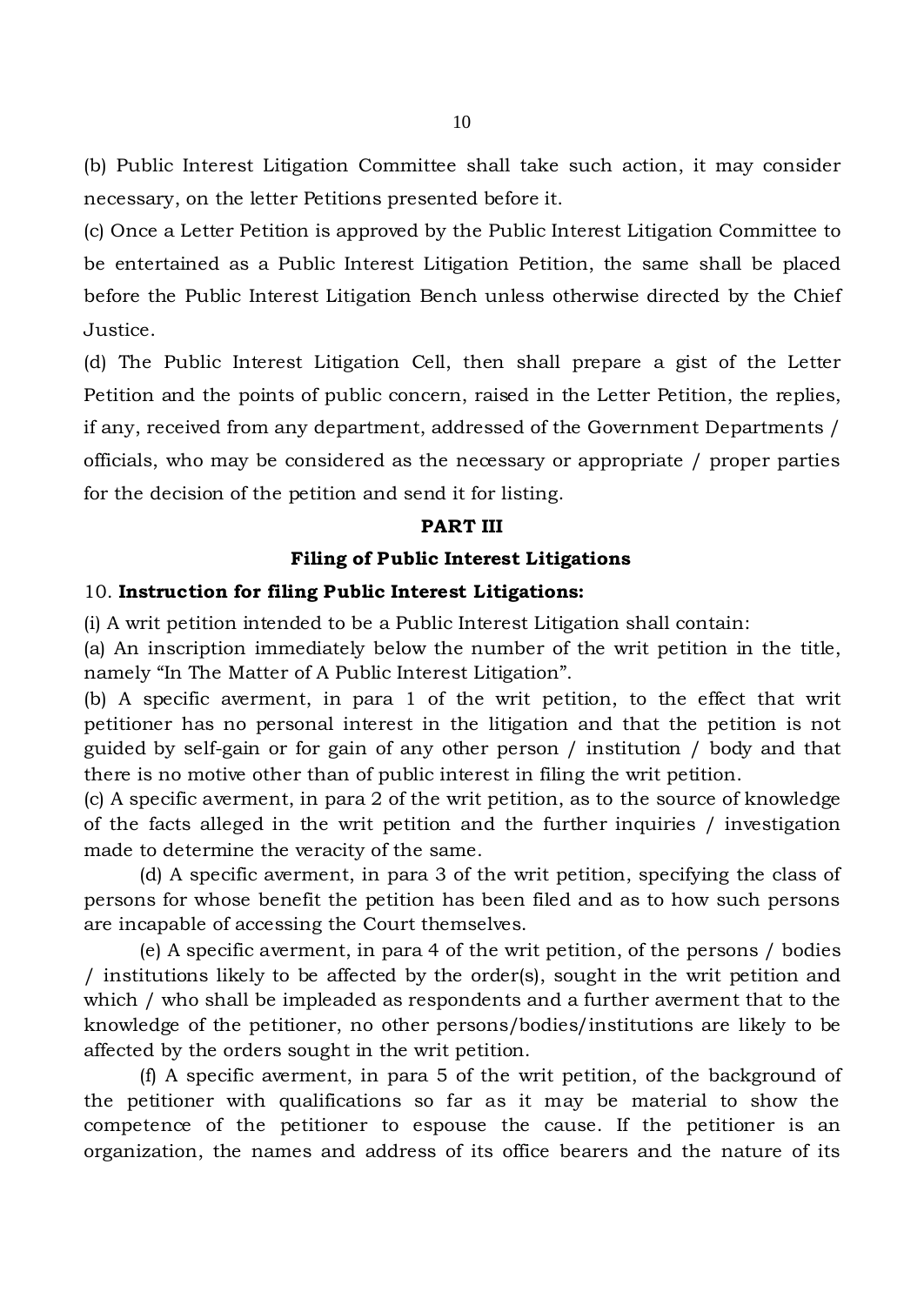activities shall also be stated. An averment shall also be made that the petitioner has the means to pay the costs, if any, imposed by the Court and on the undertaking to the Court in that respect.

(g) In para 6 of the writ petition, details of the representation(s) made to the authorities concerned for remedial actions and replies, if any received thereto shall be set out precisely.

(h) It the petitioner has previously filed public interest litigation or preferred Letter Petitions, the details thereof would be set out in a tabular form giving the number of the writ petition, the status and outcome thereof.

(i) Pleadings in brief divided into paragraphs setting forth the cause which has given rise to the filing of the writ petition shall be pleaded followed by the grounds in support of the prayer, followed by the prayer clause in the last paragraph giving the precise prayer which the petitioner wants to be granted by the court.

Provided that if the petitioner is unable to provide information for any of the matters above, there shall be a specific averment as to the reason why said information is not being provided.

(j) Averments made in the petition shall be supported by an affidavit, verifying by solemn affirmation, by the petitioner, disclosing the statements which are true to his knowledge or true to his knowledge derived from information disclosing the source of information and true to his knowledge derived from record.

(ii) Every Public Interest Litigation shall be accompanied by an affidavit as per Proforma 'A' annexed to these Rules.

11. Notwithstanding anything contained in these rules, relating to the procedure for filing and entertaining any petition in the nature of Public Interest Litigation, the High Court may *suo motu* decide to treat any matter or issue as Public Interest Litigation, without insisting on adherence to the said procedure.

#### **PART IV**

12. **Inherent Power of the Court not affected:** Nothing in these Rules shall be deemed to limit or otherwise affect the inherent power of the Court to make such order(s) as may be necessary for the ends of justice or to prevent abuse of the process of the Court, including the power to impose exemplary costs and / or to debar a petitioner or an Advocate from filing Public Interest Litigation if found to be indulging in frivolous or motivated litigation.